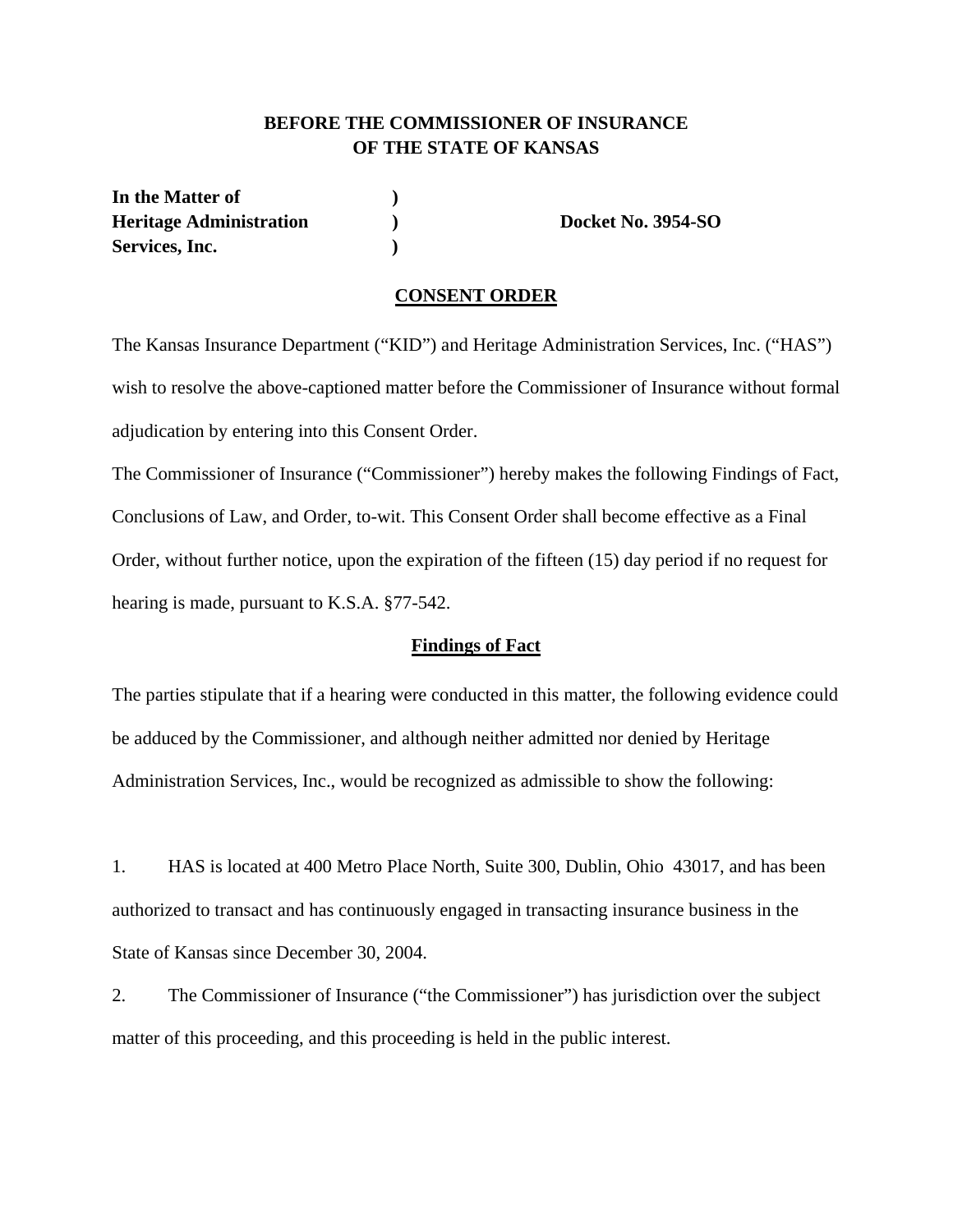3. On November 25, 2008, KID received a complaint from Perl Chevrolet-Buick, Inc.

(Perl), concerning at least eight (8) separate automobiles that had authorized repairs performed but the invoices were not paid as agreed under the warranty service contract.

4. On November 14, 2008, HAS was advised of the complaint by a letter sent by James Welch, Director of the Consumer Assistance Division for KID.

5. On December 2, 2008, KID again contacted HAS requesting a response to the Perl complaint and additional information.

6. On January 14, 2009, Mr. Welch received a one (1) page response to the complaint from Heritage. The response noted that the delay was due to Heritage no longer producing any new business and had been "servicing the claims run off" with a limited staff for the last two (2) years. There was no other information provided to KID by Heritage.

7. On April 17, 2009, KID again contacted HAS by mail with regard to the complaint filed by Perl.

8. HAS did not respond to the KID letter of April 17, 2009.

## **Applicable Law**

Kansas Administrative Regulations ("K.A.R.") 40-1-34 provides in the pertinent part: §6 (C) An appropriate reply shall be made within ten working days on all other pertinent communications from a claimant which reasonably suggests that a response is expected.

Kansas Statutes Annotated ("K.S.A.") 40-2404 provides in the pertinent parts:

(9) *Unfair claim settlement practices.* It is an unfair claim settlement practice if any of the following or any rules and regulations pertaining thereto are: (A) Committed flagrantly and in conscious disregard of such provisions, or (B) committed with such frequency as to indicate a general business practice.

(b) failing to acknowledge and act reasonably promptly upon communications with respect to claims arising under insurance policies;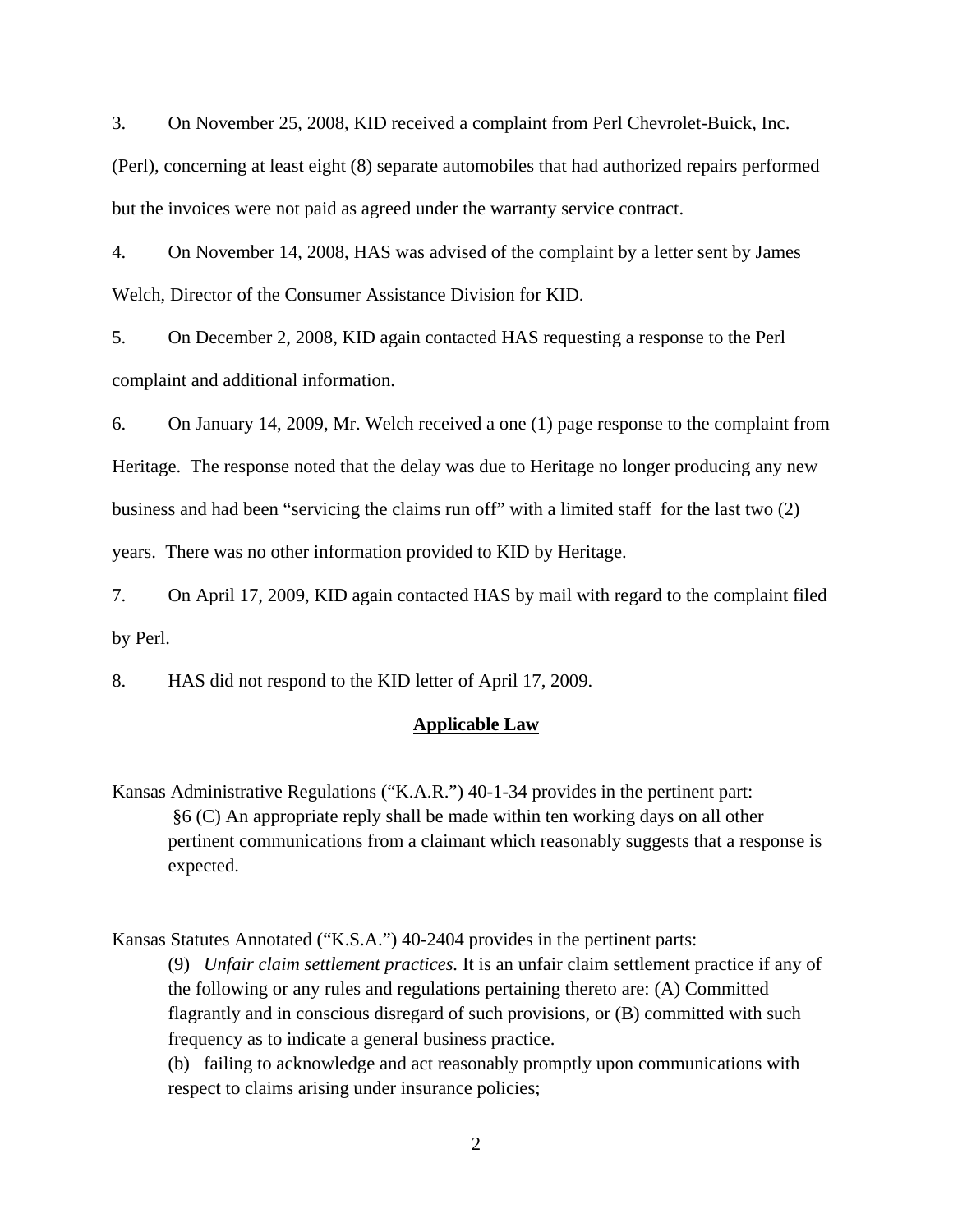#### K.S.A. 40-2,125(a) provides, in relevant part:

(a) If the commissioner determines after notice and opportunity for a hearing that any person has engaged or is engaging in any act or practice constituting a violation of any provision of Kansas insurance statutes or any rule and regulation or order thereunder, the commissioner may in the exercise of discretion, order any one or more of the following: (1) Payment of a monetary penalty of not more than \$1,000 for each and every act or violation, unless the person knew or reasonably should have known such person was in violation of the Kansas insurance statutes or any rule and regulation or order thereunder, in which case the penalty shall be not more than \$2,000 for each and every act or violation;

#### **Conclusions of Law**

Based on the Findings of Fact in Paragraphs #1 through #13 and the Applicable Law above,

### **IT IS THEREFORE, AGREED UPON BY THE COMMISSIONER OF INSURANCE,**

**NAL**:

- 1. Heritage Administration Services, Inc. neither admits nor denies the allegations set forth in Paragraph #1 through #8 above.
- 2. Heritage Administration Services, Inc. agrees to make a payment to KID of One Thousand Dollars and 00/100 (\$1,000.00) for failing to comply with inquiries of KID. In exchange for the payment KID will dismiss this action with prejudice.
- 3. Upon entry of this Consent Order this action shall be dismissed with prejudice. If payment is not made as required, KID may vacate and/or declare this Consent Order void and proceed with a hearing.
- 4. The Commissioner shall retain jurisdiction over this matter to issue any Order(s) deemed necessary and appropriate.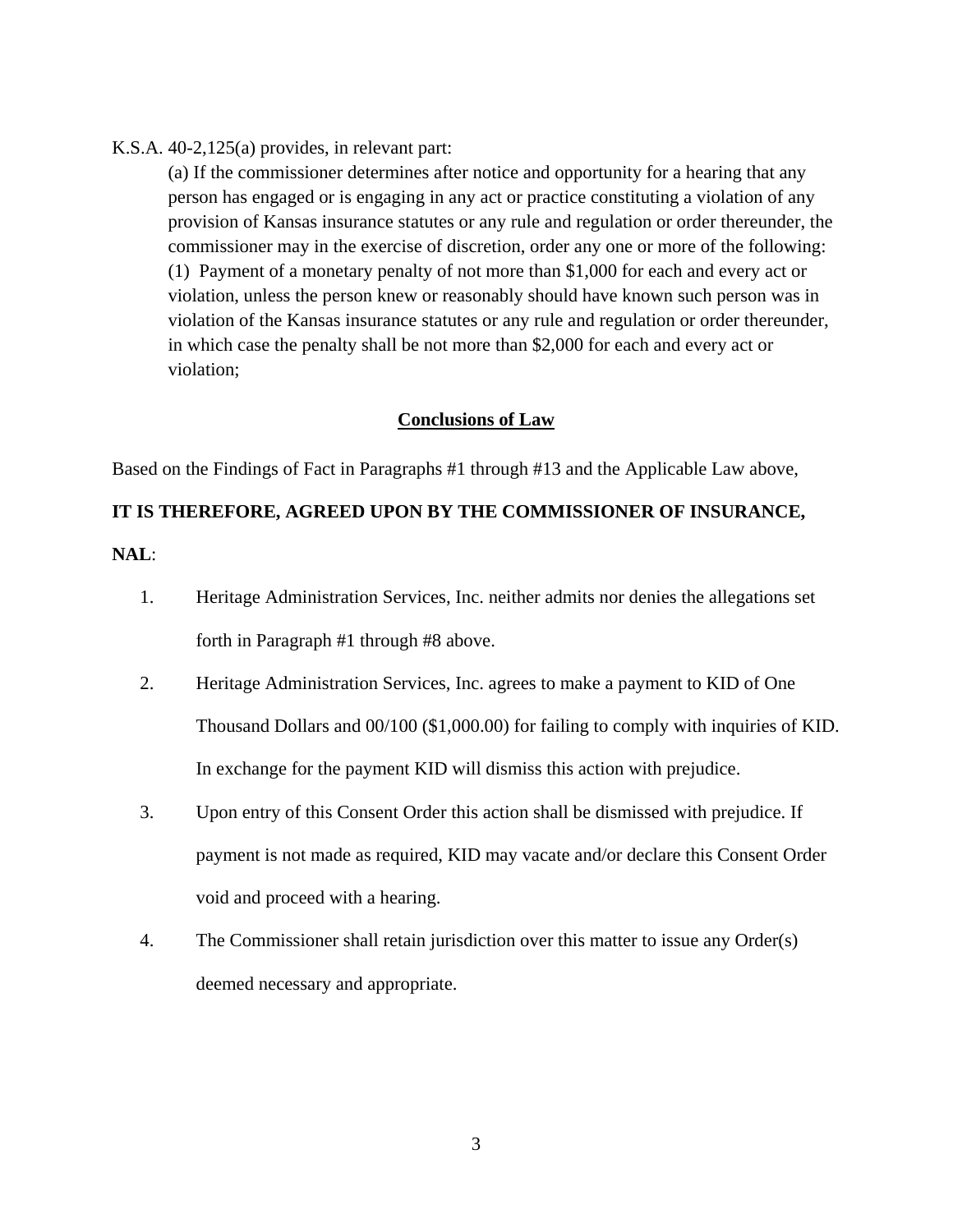## **NOTICE OF RIGHTS**

Heritage Administration Services, Inc. ("HAS") is entitled to a hearing pursuant to K.S.A. 77- 537, the Kansas Administrative Procedure Act. If Heritage Administration Services, Inc. ("HAS") desires a hearing, the company must file a written request for a hearing with:

> John W. Campbell, General Counsel Kansas Insurance Department  $420$  S.W. 9<sup>th</sup> Street Topeka, Kansas 66612

This request must be filed within fifteen (15) days from the date of service of this Order. If Heritage Administration Services, Inc. ("HAS") a hearing, the Kansas Insurance Department will notify the company of the time and place of the hearing and information on the procedures, right of representation, and other rights of parties relating to the conduct of the hearing, before commencement of the same.

If a hearing is not requested in the time and manner stated above, this Consent Order shall become effective as a Final Order upon the expiration of time for requesting a hearing, pursuant to K.S.A. 77-613. In the event Heritage Administration Services, Inc. ("HAS") files a petition for judicial review, pursuant to K.S.A. 77-613(e), the agency officer to be served on behalf of the Kansas Insurance Department is:

> John W. Campbell, General Counsel Kansas Insurance Department 420 S.W.  $9^{th}$  Street Topeka, Kansas 66612

# **IT IS SO ORDERED THIS \_\_30th\_ DAY OF DECEMBER, 2009, IN THE CITY OF TOPEKA, COUNTY OF SHAWNEE, STATE OF KANSAS.**



 \_/s/ Robert M. Tomlinson\_\_\_\_\_\_\_\_\_\_\_\_\_\_\_ Robert M. Tomlinson Presiding Officer